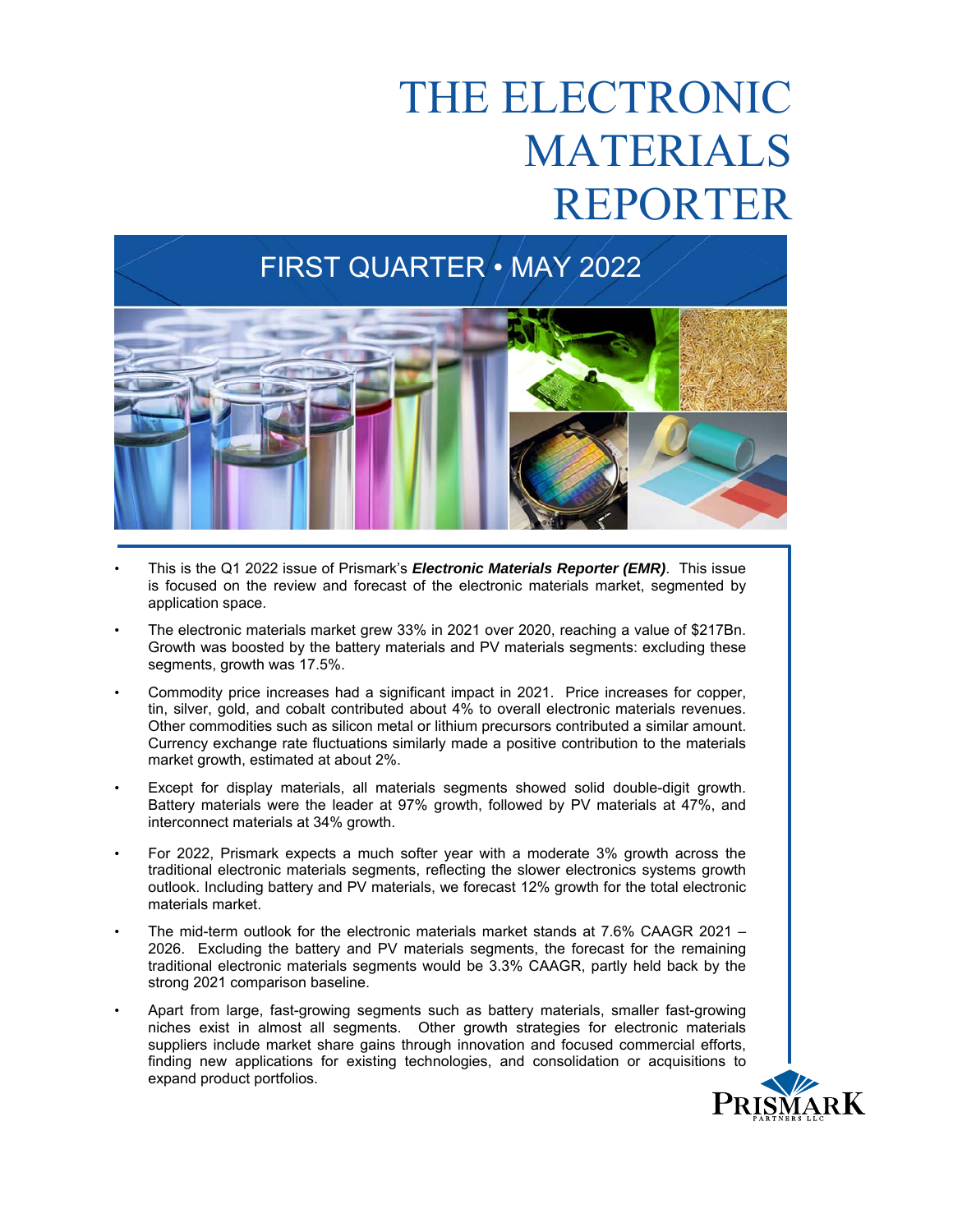### FOURTH QUARTER • FEBRUARY 2022



- This is the Q4 2021 issue of Prismark's *Electronic Materials Reporter (EMR)*. This issue provides initial estimates for full-year 2021 and an outlook for 2022, and focuses on a review of several materials segments: semiconductor wafer fabrication materials, display fabrication materials, photovoltaics materials, and materials used in the fabrication of other components.
	- Semiconductor *wafer fabrication materials* grew over 16% to \$32.9Bn in 2021. This materials growth was driven by well over 20% IC unit growth. Prismark's segment growth outlook stands at 6.6% CAAGR 2020-2025.
	- The *display materials* market grew by almost 4% in 2021, performing much better than in recent years. The 2020-2025 growth outlook stands at 1.3% CAAGR. As in recent years, the gradual transition to OLED technology remains the most significant trend.
	- *PV materials* grew an outstanding 47% in 2021, driven by a combination of solid volume growth and higher materials prices. The flip side of this extreme growth is an essentially flat outlook over the subsequent several years as pricing normalizes, for an entirely front-loaded 2020-2025 growth outlook of 8% CAAGR.
	- The "*Other components*" segment includes materials for passives, connectors, and data storage components. Driven by strong systems demand, this materials segment grew 19% in 2021, reaching \$13.7Bn. The five-year outlook is for just under 5% CAAGR.
- Prismark's preliminary estimate for full-year 2021 electronic materials market growth stands at more than 32% over 2020. Half of this growth was due to battery and PV materials. For 2022, our current estimate calls for almost 10% year-over-year electronic materials market growth in total, but only 1.6% excluding battery and PV materials.

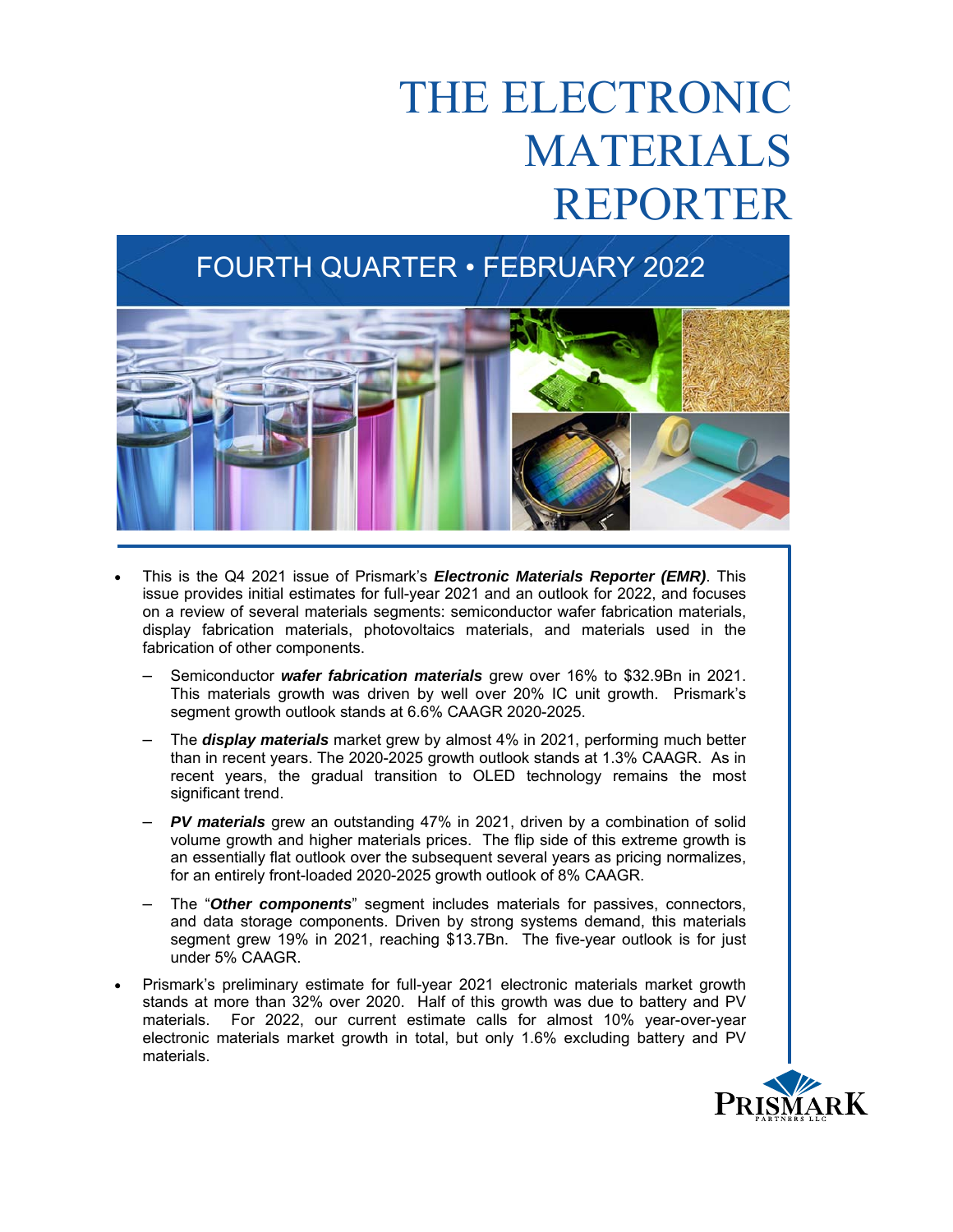### THIRD QUARTER • NOVEMBER 2021



- This issue of the *Electronic Materials Reporter* surveys the leading electronic materials suppliers.
- We profile the top 50 electronic materials suppliers by revenue during calendar year 2020. The electronic materials business of the largest supplier (Shin-Etsu) came close to \$5Bn by Prismark's definitions. In total, the top 50 suppliers generated some \$97Bn in electronic materials sales during the year.
- The battery materials segment stands out as a particularly fast-growing segment, and accordingly suppliers of related materials are increasingly to be found among the leading suppliers.
- Japanese-headquartered companies continue to dominate the list of leading electronic materials suppliers. However, their share has declined to 44% both by number and by revenue.
- The electronic materials market as a whole remains fragmented. The top 50 suppliers identified here represent some 60% of the total electronic materials market.
- In contrast, many individual market segments are highly concentrated. This applies especially to large segments with high customer concentration, where the need for access to financial and technology resources creates barriers to entry.
- The electronic materials forecast for 2021 has been revised upward to 25% growth over 2020. In contrast, the initial outlook for 2022 is for a slowdown to only 3% annual growth.

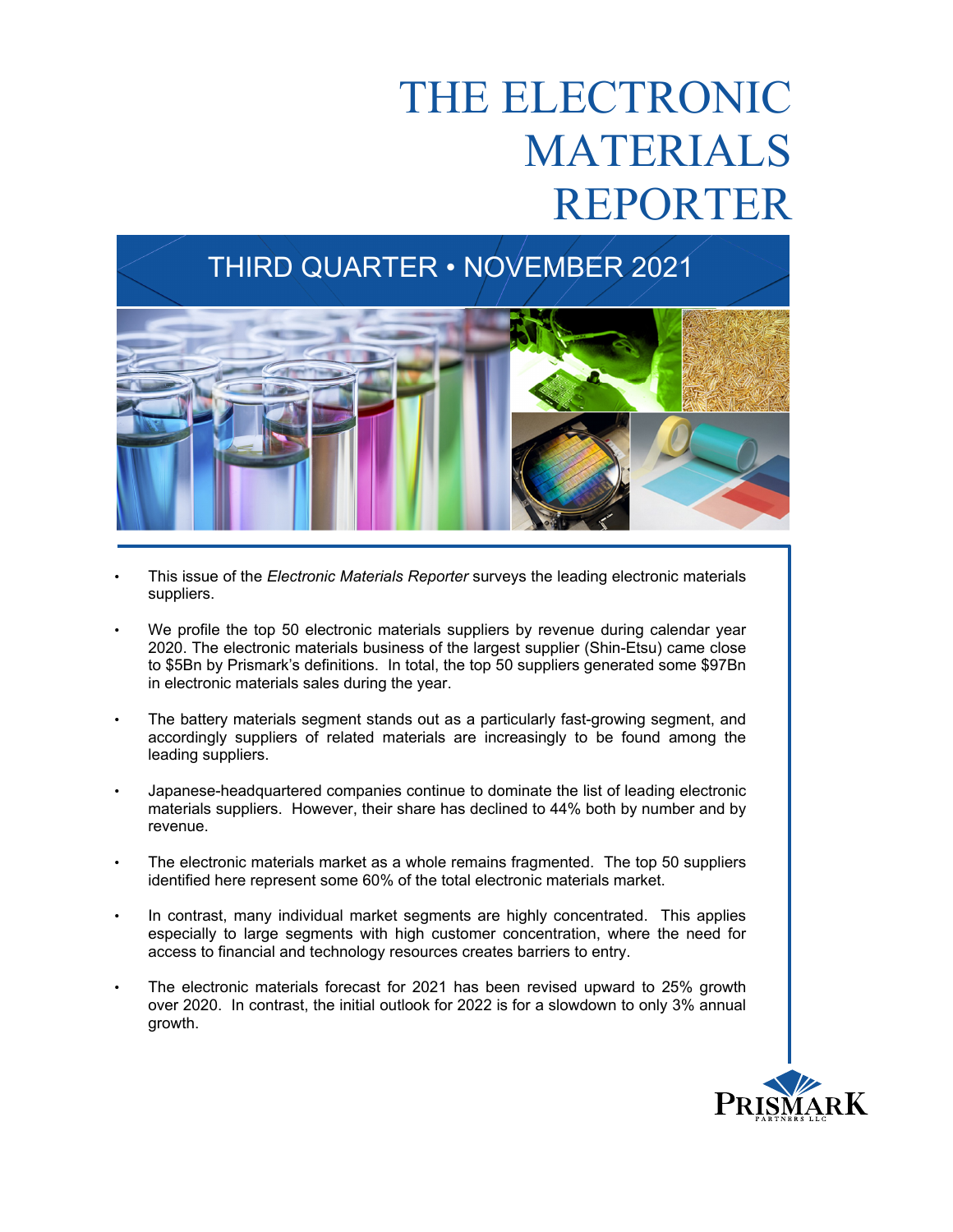#### SECOND QUARTER • AUGUST 2021



- $\overline{\phantom{a}}$ • This is the Q2 2021 issue of Prismark's **Electronic Materials Reporter (***EMR***)**.This issue reviews year-to-date market developments, highlights the fastest-growing electronic materials segments, and focuses on a review of several materials segments: semiconductor packaging, interconnect materials, battery materials, and board-level and systems-level assembly materials.
- Prismark has **revised upward the electronic materials forecast for 2021** to account for upward revisions of the systems-level, semiconductor, and PCB forecasts, along with metals price increases and strong market performance in 1H 2021. We now expect the materials market to grow 20.5% in 2021 over 2020.
- **High-growth opportunities** remain available across various segments of the materials market. More than twenty-five distinct materials are expected to offer growth rates of at least 7% CAAGR from 2020 to 2025.
- The **semiconductor packaging** materials segment is being boosted by higher metals prices and growth in the advanced packaging segment. The mid-term segment outlook has improved to 4.5% CAAGR from 2020 to 2025.
- The **interconnect materials** segment outlook broadly follows the PCB market growth, with 5.5% CAAGR expected until 2025. High-speed and RF laminates are expected to offer fast growth at about 9% CAAGR.
- The **battery materials** segment is by far the fastest-growing segment of the electronic materials market. Rapid adoption of electric vehicles is expected to drive battery materials growth at 28% CAAGR through 2025.
- **PCB and systems assembly materials** are expected to grow at 4.0% CAAGR, held back by the segment's dependence on a number of quasi-commoditized materials.